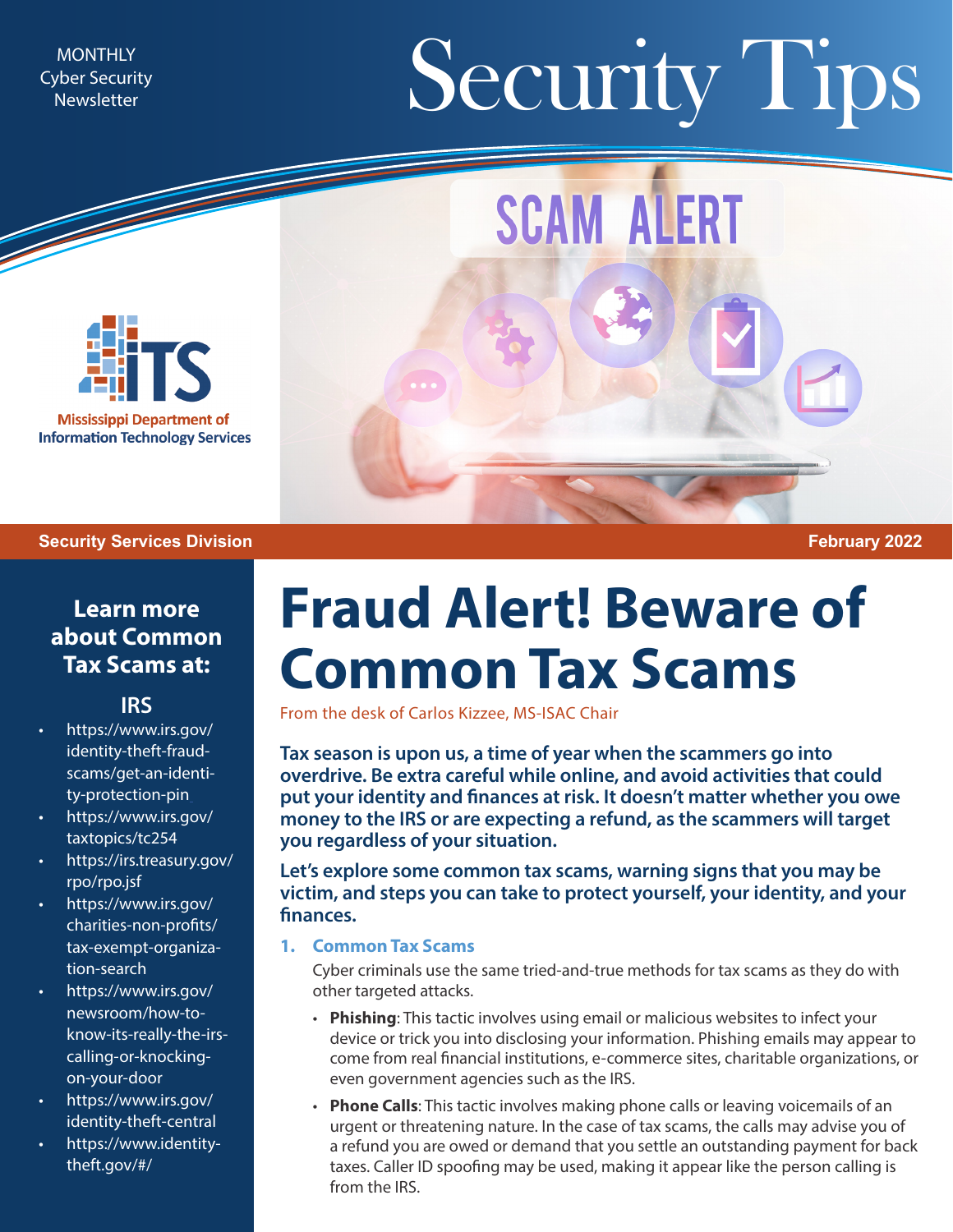Scammers using these tactics generally attempt to create a sense of urgency, or have a good story that would tend to compel you to disclose personal information such as your date of birth, social security number, driver's license number, or even usernames and passwords to your accounts. Watch out for these common scams:

- **Refund Calculation Scam**: "The IRS recalculated your refund. Congratulations, we found an error in the original calculation of your tax return and owe you additional money. Please verify your account information so we can make a deposit."
- **Stimulus Payment Scam**: "Our records show that you have not claimed your COVID-19 stimulus payment. Please provide us with your information so we can send it to you."
- **Verification Scam**: "We need to verify your W-2 and other personal information. Please take pictures of your driver's license, documents, and forms and send them to us."
- **Gift Card Scam**: "You owe us back taxes and may be charged with a federal crime. You must pay a penalty to avoid being prosecuted. Purchase these gift cards and send them to us, and we will wipe your record clean."
- **Fake Charity Scam**: Scammers pose as a legitimate charity, often with a similar name as a real charity, to trick you into donating money to their own cause – filling their pockets.
- **Fake Tax Preparers**: Watch out for tax preparers that refuse to sign the returns they prepare. If they gain access to your information, they may file fraudulent tax returns redirecting your refund or attempt to access your bank accounts.

#### **2. Warning Signs**

Hopefully you have avoided the common tax scams, but the cyber criminals may have other methods of obtaining your information, such as data breaches of companies you do business with. Watch out for these warning signs that you may already be a victim.

- You attempt to file a tax return, either online or by mail, but are informed by the IRS or your state that they have already received one.
- You are informed by the IRS that an account has been registered in your name at IRS.gov even though you have never created one.
- You receive a transcript from the IRS that you did not request.

#### **3. How to Protect Yourself**

#### **Identity Theft Resources**

- If you believe you have become a victim of Identity Theft, visit [IdentityTheft.gov](https://www.identitytheft.gov/#/) to report it and create a recovery plan.
- For specific information and resources for tax-related identity theft, visit the [Identity Theft Central](https://www.irs.gov/identity-theft-central) web page on the IRS web site.
- E-mail and Internet Security Best Practices
- Never use public Wi-Fi to file your taxes or conduct other business such as online banking. Only connect to networks that you trust.
- Remember that IRS.gov is the only genuine website for the Internal Revenue Service. All Internet and email communications between you and the IRS would be through this site.
- Never send sensitive information via email. If you receive an email from an unknown source or one that seems suspicious, do not reply.